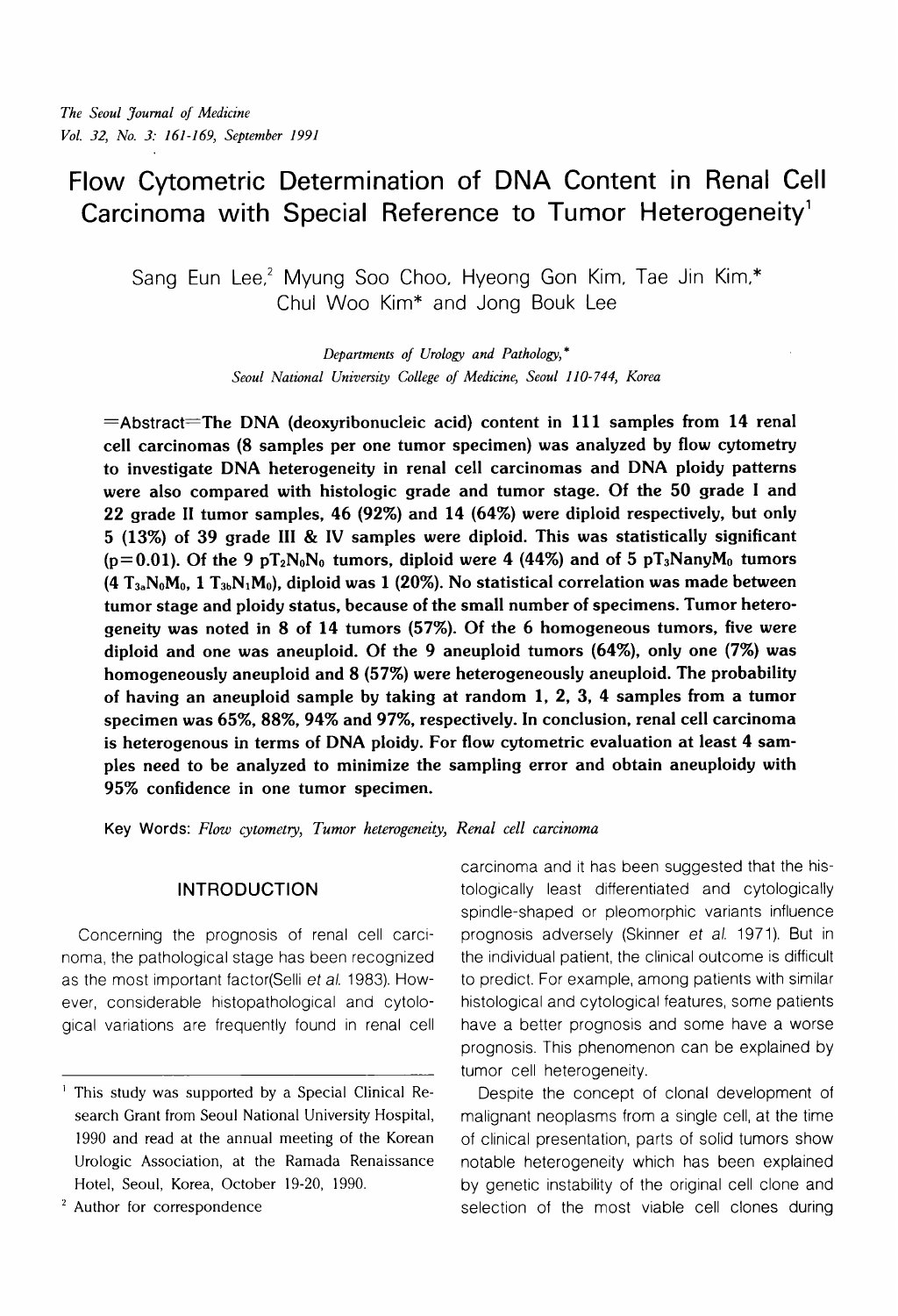the evolution from the original cell clone to an established tumor (Tribukait 1987).

By DNA measurement, cell clones with different DNA values may be detected and thus provide information of tumor heterogeneity. While the correlation of ploidy status with the clinical natural history of a specific tumor has been consistent in prostate and bladder malignancies, the results obtained with flow cytometry in renal cell carcinoma have been inconsistent and contradictory (Ljunberg et al. 19 86; Kloppel et al. 1986; Otto et al. 1984; Schwabe et al. 1983; Rainwater et al. 1987). This may partly be explained by heterogeneity of ploidy status in a tumor. When two or more samples were analyzed from a single primary tumor, heterogeneity of ploidy status was observed in 30% by Currin et al. (1990).

This compelled us to evaluate the degree of heterogeneity concerning DNA ploidy in renal cell carcinoma specimens and find out optimal numbers of samples in one tumor specimen to minimize sampling error for flow cytometry. Additionally we attempted to compare DNA ploidy status with the histologic grade and tumor stage.

## **MATERIALS AND METHODS**

#### **Patient Identification**

Flow cytometric analysis was performed on 14 patients who underwent radical nephrectomy



between January and August 1990. Patient age ranged from 37 to 70 years with a mean age of 56 years. There were 11 men and 4 women. From each tumor specimen, eight tumor samples of about  $5 \times 5 \times 5$  mm. were taken as shown in Figure 1. The tissue samples were fixed in 0.1 M phosphate bufferred 4% formaldehyde (pH 7.2-7.4), embedded in paraffin. The tissue samples embedded in paraffin were divided into two parts, one for histologic examination and one for DNA flow cytometry.

#### **Histopathologic Examination and Tumor Stage**

All patients were evaluated with intravenous pyelogram, ultrasonography, abdominal computerized tomography and bone scan. All patients were pathologically staged according to TNM. Nine patients had pathological stage  $pT_2N_0N_0$ , 4 had  $pT_3N_0M_0$  and 1 had  $pT_{3b}N_1M_0$ . According to Skinner's method, we graded the renal cell carcinomas with respect first of all to nuclear atypia including the size of nucleoli. We divided tumor cell type into two groups. If a cytoplasm is microscopically clear, we designated those tumors as clear cell renal carcinomas. If a tumor does contain granular cells, spindle shaped or pleomorphic cells, we designated those tumors as nonclear cell renal carcinoma.

# **Preparation of Paraffin Embedded Archival Specimens**

Sections(50 µm thick) from deparaffinized blocks were processed using a modification of a technique developed by Hedley and associates et al. (1983) as previously described by one of us (Currin et a/. 1988). Briefly, deparaffinization was accomplished with 3 changes of 3 ml. Histoclear during 45 minutes with subsequent rehydration through sequential 3 ml, 10 minutes rinses of absolute, 95%, 70% and 50% ethanol. Specimens were then washed twice with distilled water and incubated in 3 ml 0.5% pepsin in 0.9% sodium chloride, pH 1.5, at  $37^{\circ}$  for 30 minutes with frequent vortex mixing. The resulting mononuclear suspension was filtered through a 41  $\mu$ m nylon mesh and centrifuged at 1,500 revolutions per minute for 10 minutes. The pellet was washed twice with distilled water **Fig. 1.** Schematic illustration of sampling method. and ultimately resuspended in a staining solution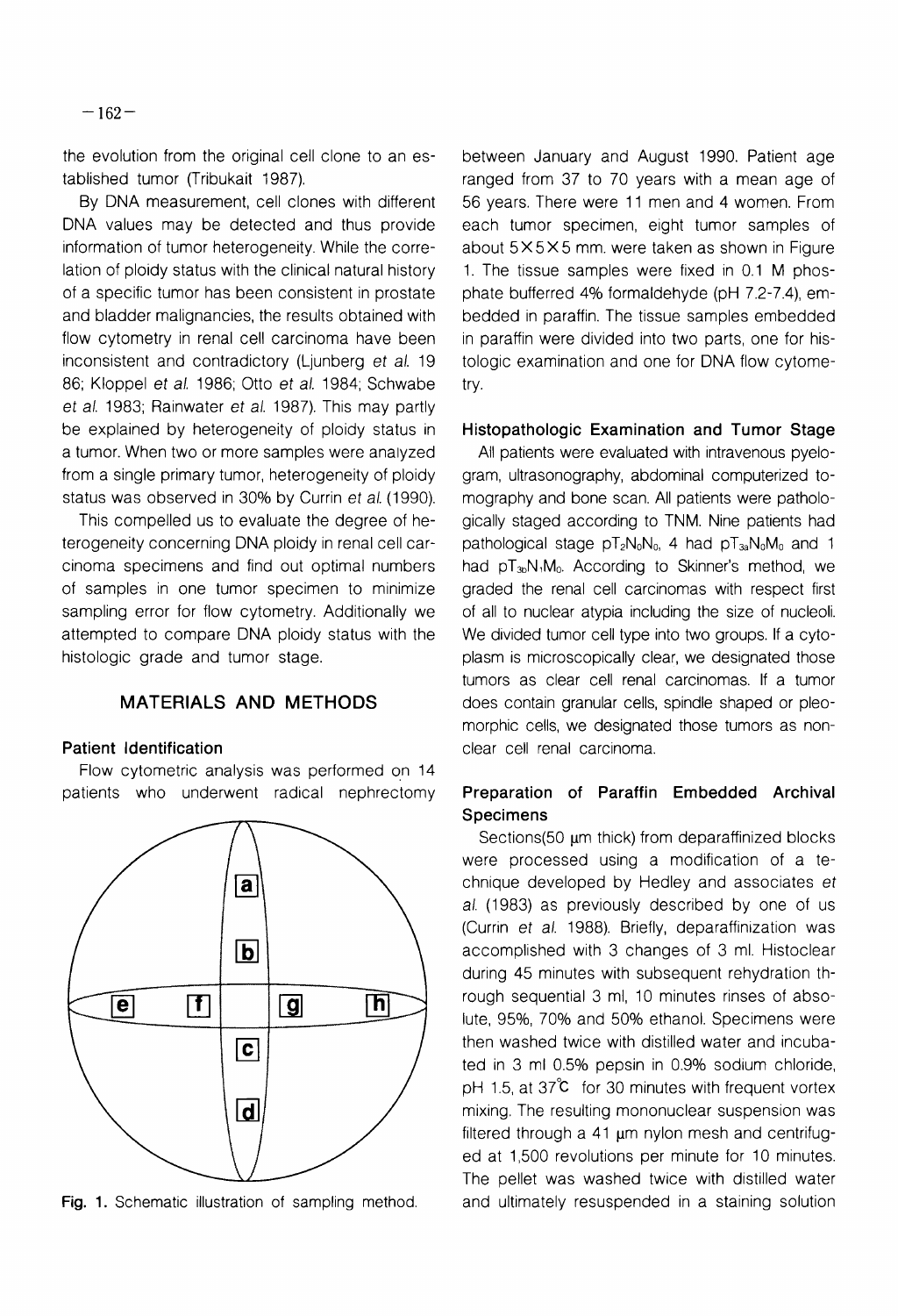of 1 ml. 0.05% propidium iodide and 0.1% ribonuclease A in phosphate buffered saline. The nuclear count ranged from  $5 \times 10^5$  to  $3 \times 10^6$  per sample approximately.

#### **Flow Cytometric Analysis**

Flow cytometric analysis was performed on a Coulter Electronics EPICS 753 Cell Sorter using a 5 watt argon laser run at a wave length of 488 nm. DNA histograms were generated by counting  $5 \times 10^4$  nuclei per sample. Flow cytometry was performed successfully on 111 samples from 14 tumor specimens. Only 1 sample was non-fluorescent. Fourteen deparaffinized normal kidney specimens from radical nephrectomy were used as controls for flow cytometric analysis. These samples were screened by light microscopy to assure absence of a pathologic condition. The mean  $G_2M$  peak in normals was 2.65  $+$  1.03%. Therefore, tetraploid aneuploidy was defined as a cell population with greater than  $5.7\%$  of total nuclei in the  $G<sub>2</sub>M$  peak (mean of normal  $G_2M$  plus 3 standard deviations of the mean). Nontetraploid aneuploidy was defined as the presence of any aberrent  $G_0/G_1$  peak not located at the tetraploid position (4C  $\pm$  0.5 C). All data were analyzed statistically with standard parametric tests as indicated.

## RESULTS

## **Heterogeneity of Ploidy Status in a Tumor Specimen**

The mean coefficient of variation for all samples was 6.39  $\pm$  1.42. No sample was excluded from analysis on the basis of a high coefficient of variation. Of 111 samples, 46 (41%) were aneuploidy. Of 46 aneuploidy samples, 27 (59%) were tetra-

Table 1. DNA ploidy status from 111 tumor samples

| Ploidy        | No. samples (%) |
|---------------|-----------------|
| Diploid       | 65 (59)         |
| Aneuploid     | 46 (41)         |
| Tetraploid    | 27              |
| Nontetraploid | 19              |
| Total         | 111 (100)       |

ploid aneuploid and 19 (41%) were nontetraploid aneuploid (Table 1). For purposes of data analysis, the tetraploid and nontetraploid aneuploid tu-



Fig. 2. Illustration of tumor heterogeneity as functions of DNA ploidy and histopathologic grade in 8 tumor specimens.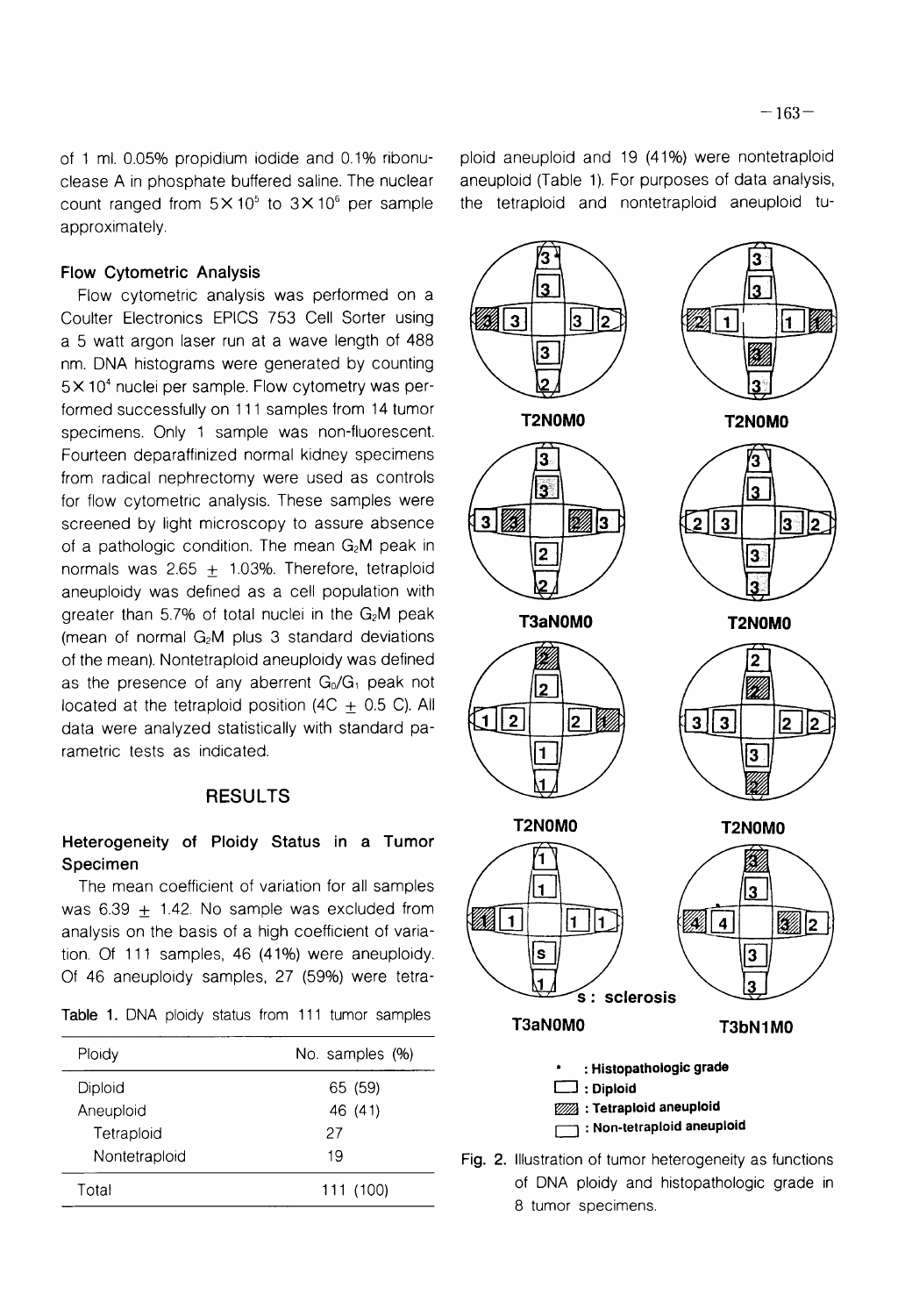

Fig. 3. DNA histogram and the corresponding histology in 1 patient (H & E, X 400). (A) diploid DNA content in a grade Ill tumor sample, (B) tetraploid aneuploid in a grade Ill tumor sample, (C) non-tetraploid aneuploid in a grade II tumor sample and (D) non-tetraploid aneuploid in a grade IV tumor sample. Note the tumor heterogeneity as functions of **DNA** ploidy and histopathologic grade in a tumor specimen.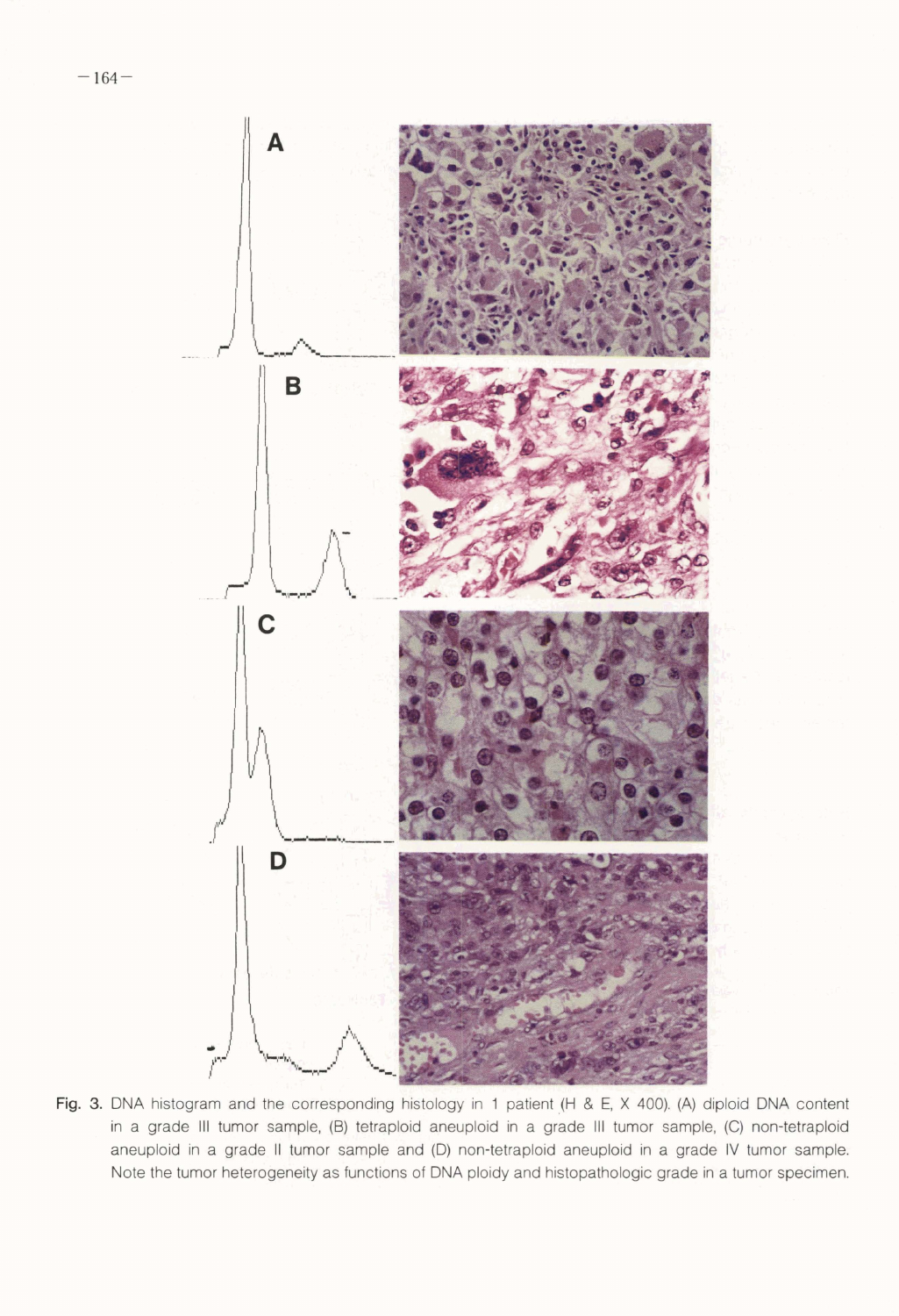mors were grouped as aneuploid tumors. If 8 samples from a tumor specimen were all diploid or aneuploid, we designated those as homogeneous diploid or aneuploid tumors, respectively. If samples from a tumor specimen showed a mixed pattern of diploidy and aneuploidy, we designated those as heterogeneous aneuploid tumors. Of 14 tumor specimens, 5 (36%) were homogeneously diploid and 1 was homogeneously aneuploid comprising of 43% of DNA homogeneity. In 8 patients (57%), heterogeneity in DNA content was noted within the primary tumor with diploid and aneuploid elements present. Fig. 2 illustrates heterogeneity as functions of ploidy and histopathologic grade in a tumor specimen in 8 heterogeneous aneuploid tumors. Different ploidies were noted in the same grade samples in a tumor specimen (Fig. 2) and also different tumor grades were noted in 2 of 6 samples showing the same ploidy in a tumor specimen. Fig. 3 shows representative DNA histograms and the corresponding histology in a tumor specimen from 1 patient.

# **Comparative Analysis of Tumor Grade and Ploidy Status**

One hundred and eleven tumor samples were graded by a pathologist. Of 111 tumor samples, 50 were grade 1, 22 were grade 11, 35 were grade Ill and only 4 were grade IV. For the purposes of data analysis, grade Ill and IV tumor samples were grouped because the number of grade IV was only 4. Of the grade I tumor samples, 92% were diploid and of the grade II tumor samples, 64% were diploid compared to a 13% incidence of diploid for grades Ill and IV. This difference was statistically significant by chi-square analysis (Table 2).

**Table 2.** DNA ploidy according to the histopathologic grade

| Grade          | No. samples | Diploid (%) | Aneuploid (%) |
|----------------|-------------|-------------|---------------|
|                | 50          | 46 (92)     | 4 (8)         |
|                | 22          | 14 (64)     | 8(36)         |
| III-IV         | 39          | 5(13)       | 34 (87)       |
| Total          | 111         | 65 (59)     | 46 (41)       |
| $\langle$ 0.01 |             |             |               |

# **Comparative Analysis of Cell Type and Ploidy Status**

Of 14 tumor specimens, 11 were clear cell renal carcinomas and 3 were non-clear cell renal carcinomas. Of 3 non-clear renal carcinomas, 2 specimens were mixed with clear and spindle cells and 1 specimen was granular cell renal carcinoma. All 3 non-clear cell carcinoma were aneuploid. No statistical difference could be made between the two groups because numbers were too small (Table 3).

**Table 3.** DNA Ploidy according to the cell type

| Cell type | No. tumors | Diploid (%) | Aneuploid (%) |
|-----------|------------|-------------|---------------|
| Clear     | 11         | 5(45)       | 6 ( 55)       |
| Non-clear | 3          | 0(0)        | 3(100)        |

# **Comparative Analysis of Tumor Stage and Ploidy Status**

Patients were grouped into 2 categories on the basis of TNM staging (Table 4).  $PT<sub>2</sub>$  consisted of 9 patients of whom 4 (44%) had diploid tumors.  $PT_3$  consisted of 5 patients of whom 1 (20%) had diploid tumor. Although there was an increased incidence of diploid tumor in  $pT_2$  group, the small number of patients with  $pT_3$  tumors made statistical assessment inappropriate.

**Table 4.** DNA ploidy according to the stage (TNM)

| Stage                 | No. tumors | Diploid (%) | Aneuploid (%) |
|-----------------------|------------|-------------|---------------|
| $pT_2$                | 9          | 4 (44)      | 5 (56)        |
| $\star_{\text{pT}_3}$ | b          | 1 $(20)$    | 4 (80)        |

 $*$  T<sub>3a</sub>N<sub>0</sub>M<sub>0</sub>: 4 cases, T<sub>3p</sub>N<sub>1</sub>M<sub>0</sub>: 1 case

## **Determination of Appropriate Sample Numbers for Flow Cytometry in a Tumor Specimen**

Heterogeneous aneuploid tumors were noted in 8 specimens and homogeneous aneuploid tumor was noted in 1 specimen. When one takes at random 1, 2, 3, and **4** samples from a tumor with aneuploidy, the probability of finding an aneuploid sample was 6596, 8896, 94% and 97%, respectively. Therefore at least 4 samples need to be ana-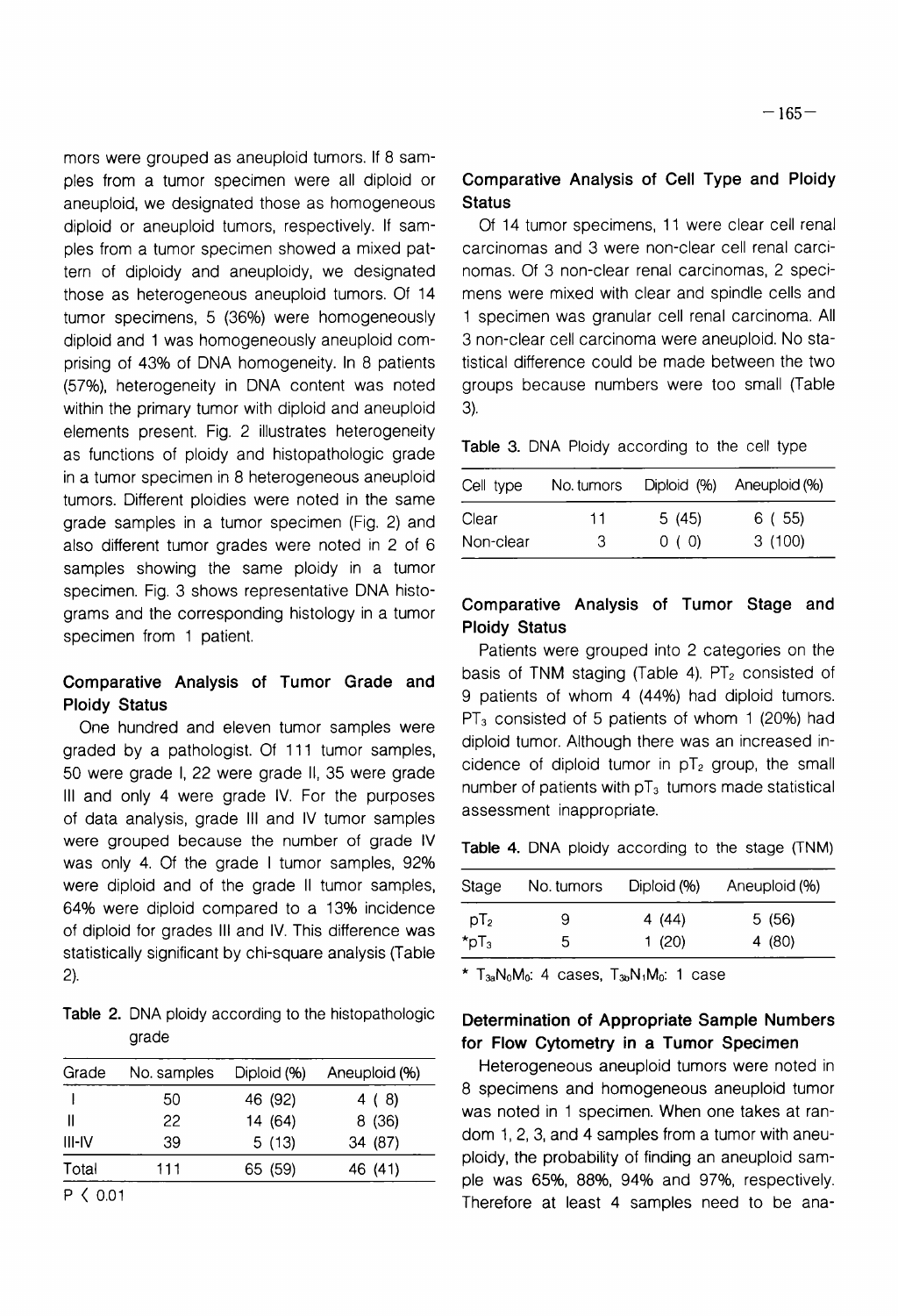

 $-166-$ 

Fig. **4.** Probability of obtaining aneuploid tumor sample by taking 1 to 8 samples from 9 aneuploid tumors.

lyzed to minimize the sampling error and obtain aneuploidy with 95% confidence in one tumor specimen. This calculation was made by using the concept of binomial distribution (Fig. 4).

#### **DISCUSSION**

Among the parameters that have been analyzed with respect to the prognosis of renal cell carcinoma, TNM staging and tumor histopathologic grade are recognized to be the most critical prognostic parameters in renal cell carcinoma. Because of the unpredictable natural history of surgically treated renal cell carcinoma, there is a continuing search for a methodology that may afford greater accuracy in assessing tumor biology in an individual patient. Among the alternative methods to assess the malignant potential of a tumor is flow cytometry, an innovative technique of tumor cell analysis providing objective information regarding quantitative aberration of deoxyribonucleic acid content. Many recent articles have reported a strong correlation between an abnormal DNA content, and high grade, stage and poor clinical outcome in various genitourinary malignancies. For bladder and prostatic carcinomas, a strong correlation between the DNA content and the biological behavior of the

tumor has been noted consistently (Tribukait 1987; Lee et al. 1988; Schutte et al. 1985; Barlogie et al. 1983; Frankfurt et al. 1985; Hedley et al. 1985). On the other hand, far less consistency and a frank discordance between the DNA content and the biological behavoir of renal cell carcinoma has also been noted. Differences in the incidence of aneuploidy, the correlation of ploidy status and tumor stage and the prognostic value of ploidy analysis in predicting survival in renal cell carcinoma are all controversial issues.

Linden et al. (1980) correlated the cellular DNA content of renal cell carcinomas with histopathologic grade and clinical prognosis, reporting that high grade renal cell carcinomas often had aneuploidy stemline and that cancer with aneuploid stemline were much more likely to recur than ones consisting only of diploid stemlines. However, other investigators have found no correlation between aneuploidy and the high stage or grade of renal cell carcinoma (Kloppel et al. 1986; Schwabe et al. 1983). The recent report by Liunberg et al. (1985). showed that clones with differing DNA content were found in nearly half of the 25 renal cell carcinomas studied. This DNA heterogeneity within neoplasms may account for some of the discrepancies between the results of earlier investigators.

According to our study, aneuploid stem line was found in 9 of 14 (64%) tumor specimens (Table 3, 4). Our findings are consistent with most reports in the literature regarding the frequency of aneuploidy, ranging from 45% to 74% (Friedlander et al. 1984; Chin et al. 1985). Our findings are thought to be more accurate than others because most investigators used a single tumor sample for DNA analysis. When we analyzed DNA content in 111 samples from 14 tumors (8 samples per each specimen), the frequency of aneuploidy decreased to 41% because there were 5 homogeneous diploid tumors (40 samples) (Table 1).

In comparative analysis between tumor grade and ploidy status from 111 samples, the frequency of aneuploidy increases as tumor grade increases. A concordant relationship between tumor grade and ploidy was noted in a statistically significant manner (Table 2). This finding was similar to those of other investigators (Tribukait 1987; Ljunberg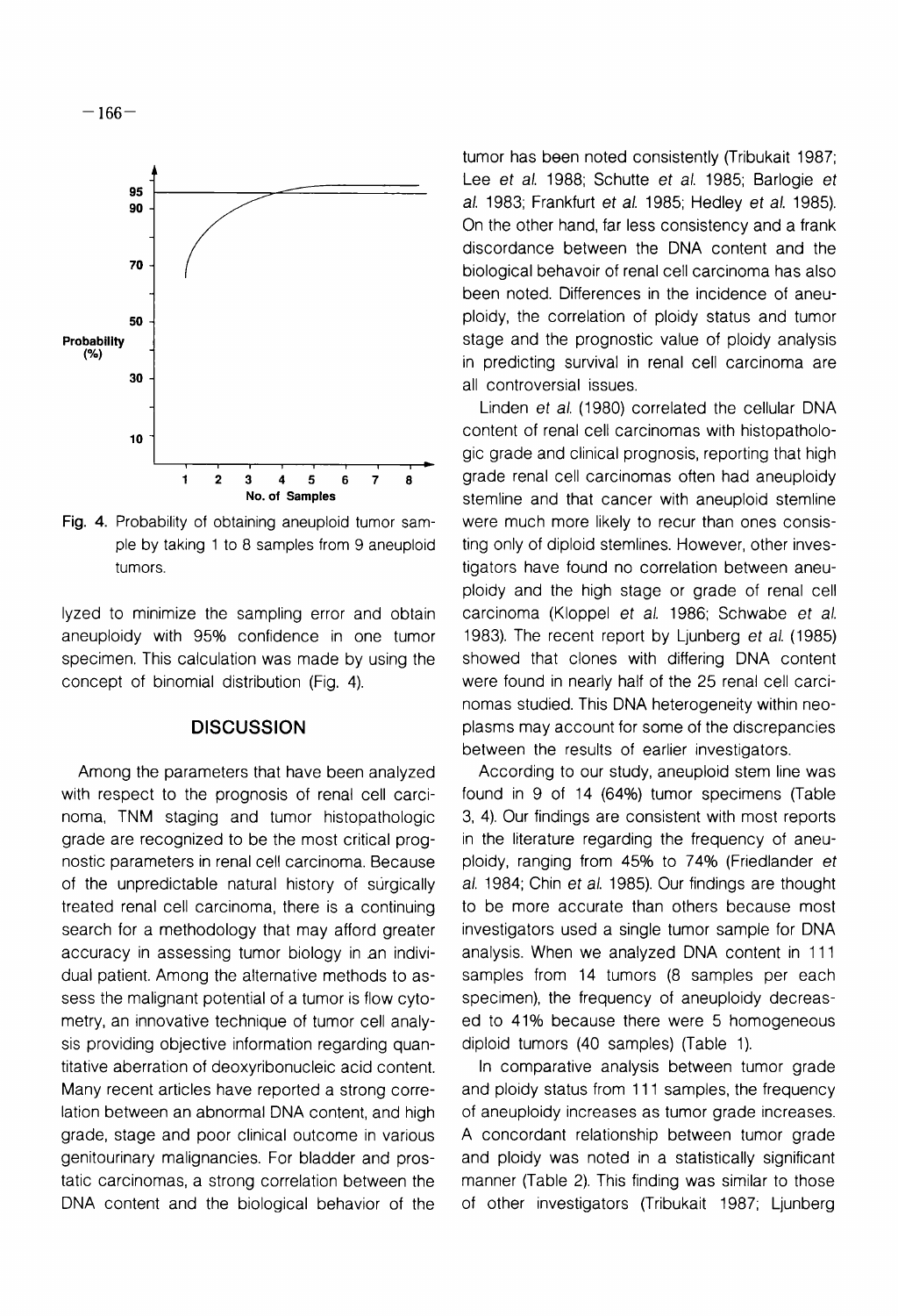et al. 1986). It is conceivable that increase in nuclear size as an important parameter of nuclear grading is most likely paralleled by an increased DNA content resulting in aneuploidy (Kloppel et al. 1986).

An important focus in this study is an evaluation of tumor heterogeneity in terms of tumor grade and particularly DNA ploidy status. Heterogeneity of tumors seems to be of main clinical importance since it has been demonstrated that treatment must be directed against separate coexisting cell clones in many malignancies. From studies of carcinoma in situ of the bladder by Tribukait (1987), only tumors with more than one hyperdiploid clone progress and become invasive. Subpopulations of high proliferative activity have been demonstrated in the area near the invasive border.

By DNA measurement, cell clones with different DNA values may be detected and thus provide information of tumor heterogeneity. Since considerable morphologic variations are frequently found in renal cell carcimoma, it was interesting to analyze the DNA content in different parts of the primary tumor. Concerning heterogeneity of tumor grade, we found that approximately 33% (2 of 6 tumor specimens) in our study showed considerable variation in a tumor histology which was composed of more than one grade in the same tumor which showed homogeneous DNA content.

Kloppel et al. (1986) reported approximately 10% of intratumoral heterogeneity of tumor grade. The DNA heterogeneity confirmed by us within the primary tumor specimens deserves particular emphasis. Although early reports suggested that there was little variation in ploidy status at different sites within the primary tumor specimens, our findings support the prevailing view of more recent literature that pronounced heterogeneity of ploidy status commonly exists in renal cell carcinoma. In our previous article, we reported the heterogeneity of ploidy in primary tumors, discordance in ploidy between primary and metastatic tumors, and high incidence of diploidy at metastatic sites (Currin et a/. 1990).

Ljunberg et al. (1985) studied 25 patients with renal cell carcinomas, from whom at least 8 samples from each tumor specimen were analyzed, and found heterogenity in DNA content in 44%. In the present study, there was a 57% incidence of heterogeneity. From the pragmatic clinical standpoint this means that sampling only at 1 site may be problematical, markedly limiting the general clinical use of this approach.

Nowell (1976) emphasized that genetic instability is an innate characteristic of many malignant tumors and this may result in substantial heterogeneity for many phenotypes expressed. That DNA content heterogeneity is such a prominent feature in a multifocal analysis of DNA content in primary tumor specimens may indicate that phenotypic heterogeneity for many expressed molecular characteristics such as antigen expression, receptor expression, enzyme levels and so forth, could be a common phenomenon in renal cell carcinoma.

In conclusion, renal cell carcinoma shows prominent intratumoral heterogeneity in terms of DNA ploidy. For DNA flow cytometry in renal cell carcinoma, at least 4 samples from one tumor specimen need to be analyzed to minimize sampling error, and achieve 95% confidence of having aneuploid cell clones. Since a correlation between tumor grade and ploidy status was noted, it is suggested that detection of aneuploid stemline obtained from multiple samples from a specimen is correlated with a higher incidence of disease progression and decreased survival.

#### **REFERENCES**

- **Barlogie B, Raber MN, Schmann J, Johnson TS, Drewinko B, Swartzendruber DE, Gohde W, Andreeff M, Freireich EJ.** Flow cytometry in clinical cancer research. Cancer Res. 1983, 43: 3982-3997
- **Chin JL, Pontes E, Frankfurt 0s.** Flow cytometric deoxyribonucleic acid analysis of primary and metastatic human renal cell carcinoma. J. Urol. 1985, 133: 582-585
- **Currin SM, Lee SE, Walther PJ.** Flow cytometric analysis of comedocarcinoma of the prostate: an uncommon histopathological variant of prostatic adenocarcinoma. J. Urol. 1988, 140: 96-100
- **Currin SM, Lee SE, Walther PJ.** Flow cytometric assessment of deoxyribonucleic acid content in renal cell carcinoma: does ploidy status enhance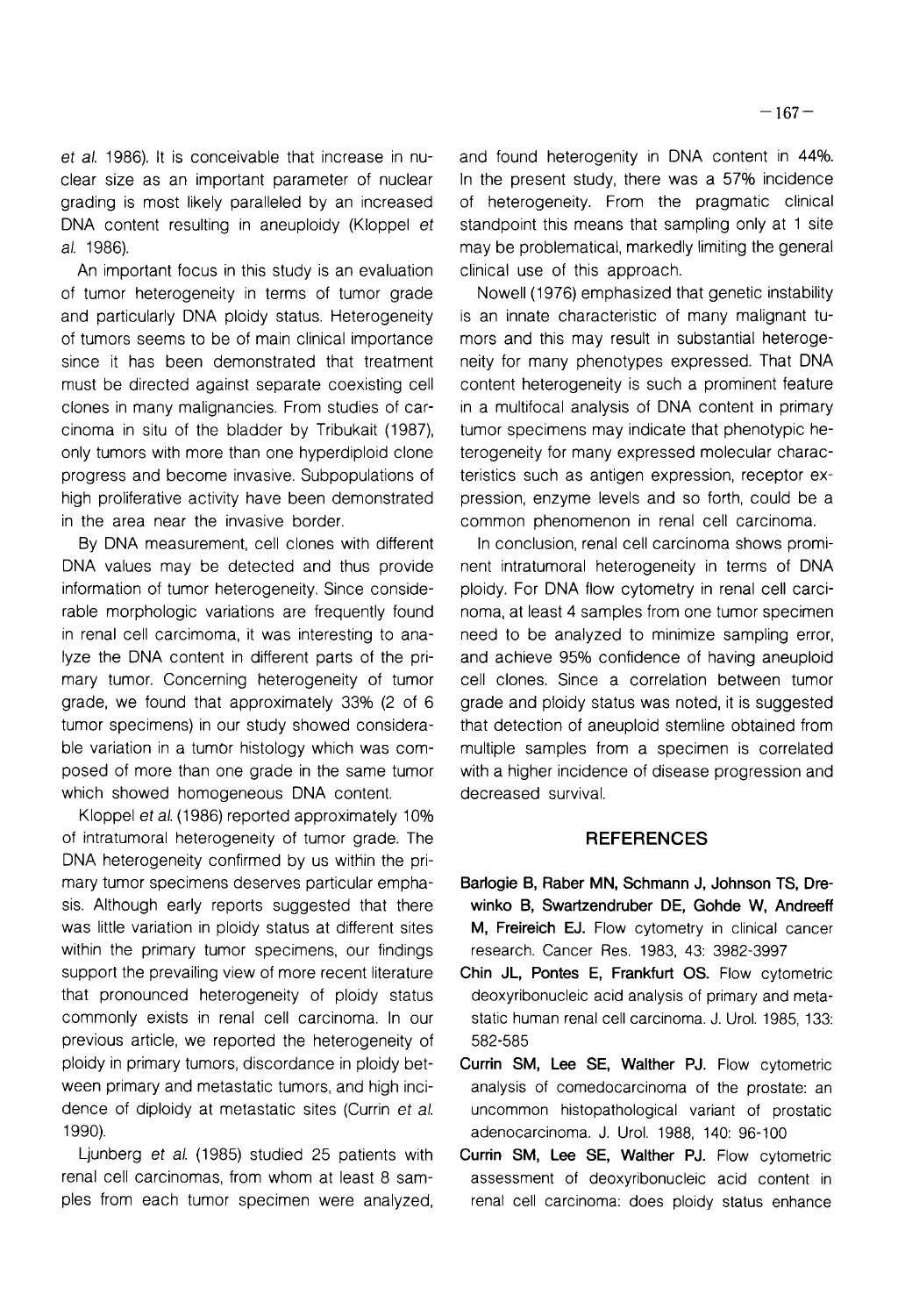$-168-$ 

prognostic stratification over stage alone? J. Urol. 1990, 143: 458-443

- Frankfurt OS, Chin JL, Englander LS, Greco WR, Pontes JE, Rustum YM. Relationship between DNA ploidy, glandular differentiation, and tumor spread in human prostatic cancer. Cancer Res. 1985, 45: 1418-1423
- Friedlander ML, Hedley DW, Taylor IW. Clinical and biological significance of aneuploidy in human tumors. J. Clin. Pathol. 1984, 37: 961-974
- Hedley DW, Friedlander ML, Taylor IW, Rugg CA, Musgrove **EA.** Method for analysis of cellular DNA content in paraffin-embedded pathological material using flow cytometry. J. Histochem. Cytochem. 1983, 31: 1333-1335
- Hedley DW, Friedlander ML, Taylor IW. Application of DNA flow cytometry to paraffin-embedded archival material for the study of aneuploidy and its clinical significance. Cytometry 1985, 6: 327-333
- Kloppel G, Knofel **WT,** Baisch H, Otto U. Prognosis of renal cell carcinoma related to nuclear grade, DNA content and Robson stage. Eur. Urol. 1986, 12: 426- 43 1
- Lee SE, Currin SM, Paulson DF, Walther PJ. Flow cytometric determination of ploidy in prostatic adenocarcinoma: a comparison with seminal vesical involvement and histopathologic grading as a predictor of clinical recurrence. J. Urol. 1988, 140: 769-774
- Linden WA, K llerman M, Konig K. Flow cytometric and autoradiographic studies of human kidney carcinomas surgically removed after preirradiation. Br. J. Cancer 1980, 41: 177-180
- Ljunberg B, Forsslund G, Stenling R, Zetterberg

A. Prognostic significance of the DNA content in renal cell carcinoma. J. Urol. 1986, 135: 422-426

- Ljunberg B, Stenling R, Roos G. DNA content in renal cell carcinoma with reference to tumor heterogeneity. Cancer 1985, 56: 503-508
- Nowell PC. The clonal evolution of tumor cell populations. Science 1976, 194: 23-28
- Otto U, Baisch H, Huland H, Kloppel G. Tumor cell deoxyribonucleic acid content and prognosis in human renal cell carcinoma. J. Urol. 1984, 132: 237- 239
- Rainwater LM, Hosaka Y, Farrow GM, Lieber MM. Well differentiated clear cell renal carcinoma: significance of nuclear deoxyribonucleic acid patterns studied by flow cytometry. J.Urol. 1987, 137: 15-20
- Schutte B, Reynders MM, Bosman FT, Blijham GH. Flow cytometric determination of DNA ploidy level in nuclei isolated from paraffin embedded tissue. Cytometry 1985, 6: 26-30
- Schwabe HW, Adolph HD, Vofel J. Flow-cytomorphometric studies in renal cell carcinoma. Urol. Res. 1983, 11: 121-125
- Selli C, Hinshaw WM, Woodard BH, Paulson DF. Stratification of risk factors in renal cell carcinoma. Cancer 1983, 52: 899-903
- Skinner DG, Colvin RB, Vermillon CD, Pfister RC, Leadbetter WF. Diagnosis and management of renal cell carcinoma. A clinical and pathologic study of 309 cases. Cancer 197 1, 28: 1 165-1 177
- Tribukait B. Flow cytometry in assessing the clinical aggressiveness of genito-urinary neoplasms. World J. Urol. 1987, 5: 108-122